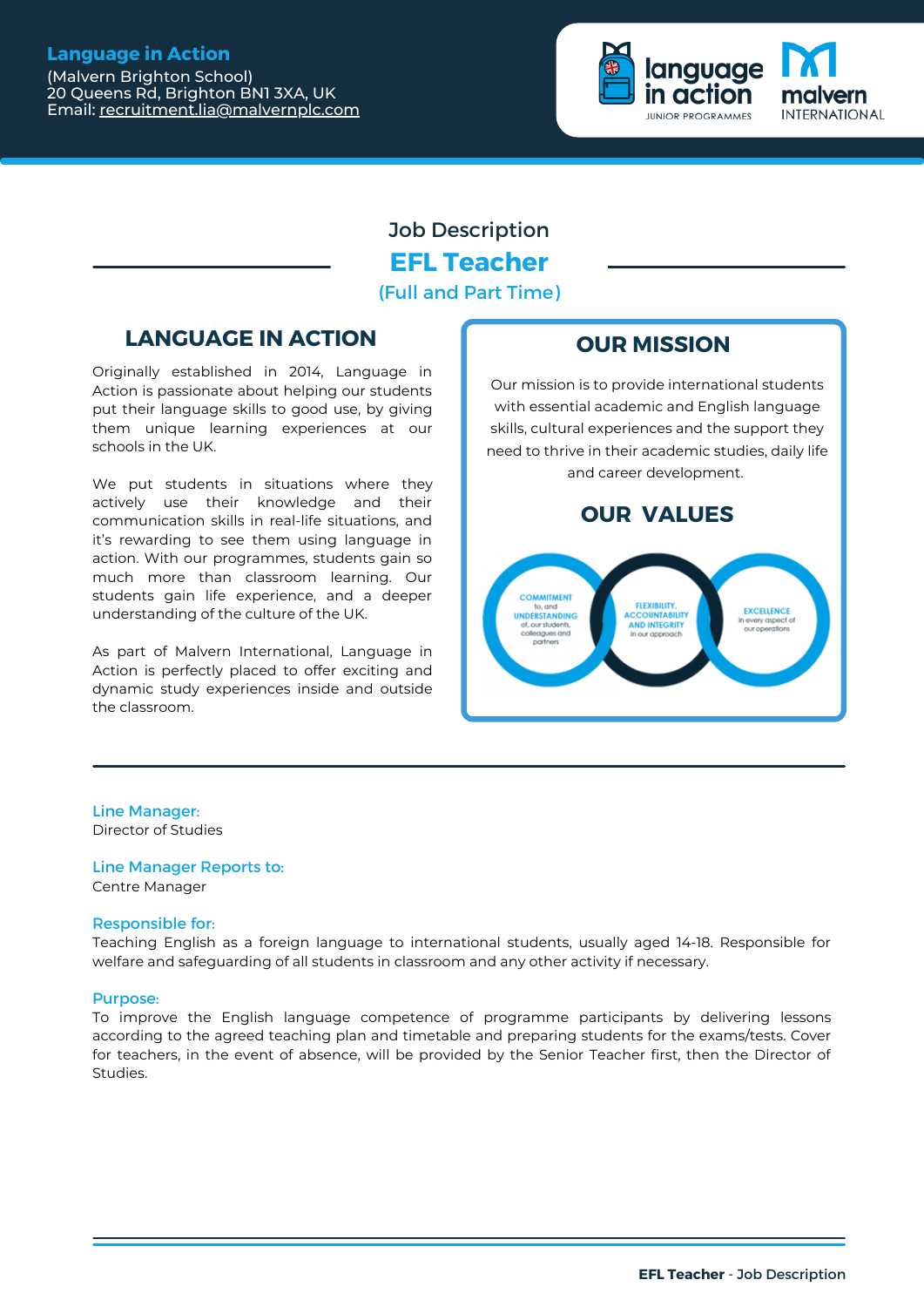Email: [recruitment.lia@malvernplc.com](mailto:recruitment.lia@mailvernplc.com)



# **General Responsibilities and Tasks**

- Act in a professional and appropriate manner with all LiA/Malvern International's agents, clients, students, activity leaders, host campus staff, and other LiA staff; furthermore, not to engage in any activity which may bring LiA/Malvern International or the host campus into disrepute.
- Undergo online Safeguarding Training (Level 1) and online training for Prevent before the commencement of employment.
- Read, be fully conversant with, and act in accordance with the staff handbook, company policies, relevant Child Protection documents and all risk assessments prior to the start of the period of employment (documents supplied prior to the start of employment). Remain vigilant in all matters of student welfare and report issues or concerns to an appropriate member of staff immediately.
- Ensure that the company's health and safety guidelines are followed on and around campus.
- Ensure that teachers and students adhere to the code of conduct laid down by the company and report any incidents of misbehaviour to the appropriate member of staff.
- At all times, act in accordance with the company policies outlined in the staff handbook, maintaining an approachable, but professional and appropriate attitude towards all students, group leaders and staff.
- Be involved in any activity necessary for the smooth running of the centre and to improve students' experience.
- Take part in social activities and events as required from your line manager.

# **Teaching**

- Attend a training day, or days, prior to the start of the course, and thereafter to attend staff meetings deemed necessary by the Director of Studies or the Centre Manager.
- Prepare and deliver suitable lessons using the supplied teaching materials and keep all academic admin and paperwork up to date, including attendance registers, lesson plans and Schemes of Work.
- Arrive on site 20 minutes before the scheduled lesson start time and be available for 10 minutes at the end of lessons whenever necessary.
- Teach using the resources and material provided and according to the framework outlined at the training day and in the printed guidelines and Scheme of Work given to you.
- Take a register at the beginning of each class. Pass information on absences to the Senior Teacher directly (s/he will make daily classroom rounds to check student attendance).
- Keep clear written records of work covered and store this information in the designated place as instructed by the Director of Studies/Senior Teacher.
- Monitor the ability and progress of all students in your class, and raise any concerns regarding this, or other educational matters with the Director of Studies.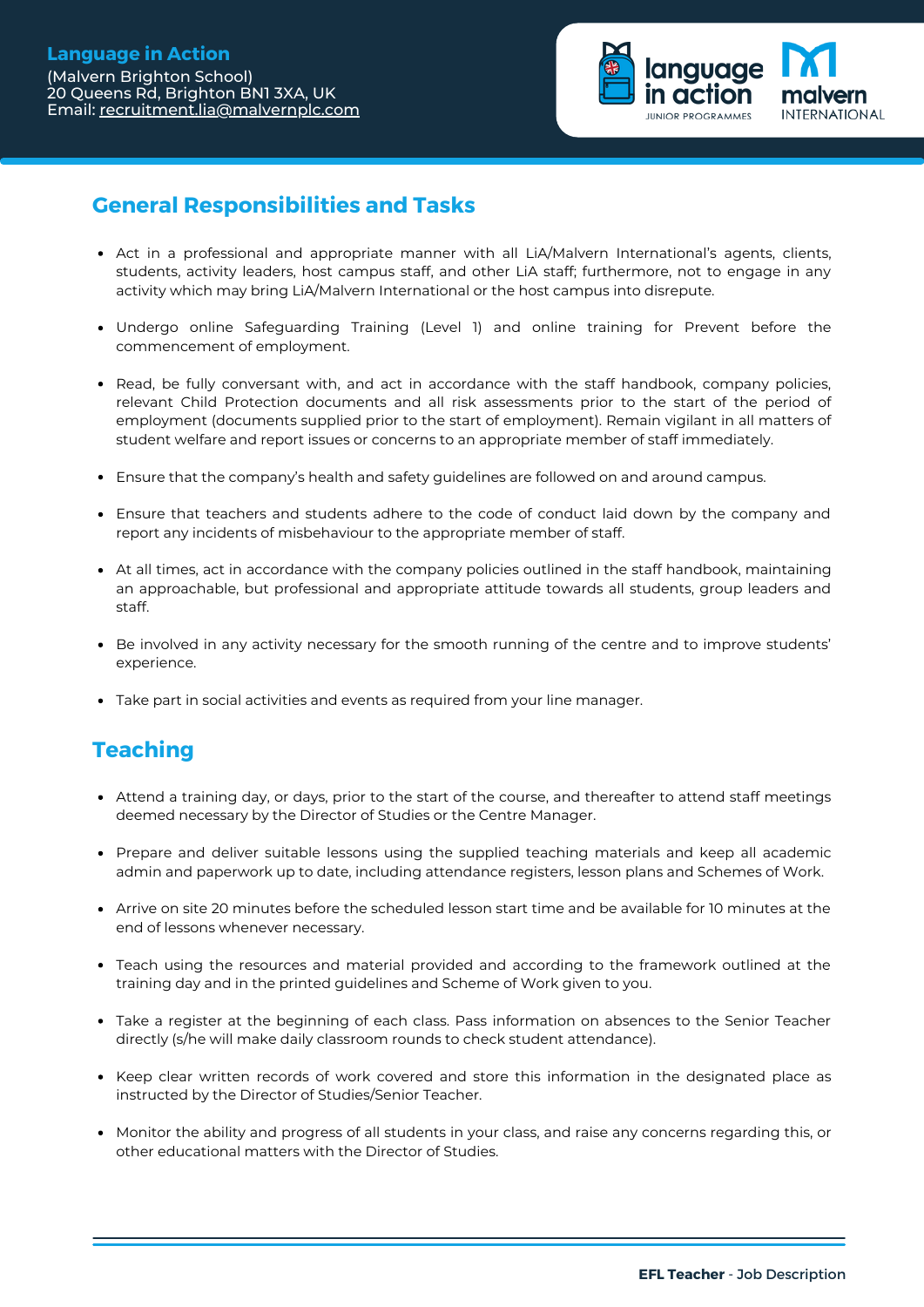

- Assist with all course related administration, and the completion and distribution of end of course reports and certificates.
- At all times, act in accordance with the company policies and code of conduct outlined in the staff handbook, maintaining an approachable but professional and appropriate attitude towards all students, group leaders and staff.
- Ensure that students adhere to the code of conduct laid down by the company and report any incidents of misbehaviour to the Director of Studies.
- Attend Fire drills on school premises and supervise students according to DoS guidelines.

# **SAFEGUARDING DUTIES**

- **Supervise students during lessons and during breaks, and anytime it's necessary.**
- Work in accordance with safeguarding policy and apply it to all activities.
- Check all students are present in class and report to DoS any absence, according to absence procedure.
- Ensure students are supervised by another member of staff before leaving.
- Liaise with ST and DoS daily to report any issue with students.
- Give students time slots to ask questions or report issues related to class/level etc. and liaise with DoS.

# **Person Specification**

# **QUALIFICATIONS**

## Essential:

- A University degree
- TEFL certification (e.g. Cambridge CELTA/Trinity Cert TESOL)
- A current Enhanced DBS check or similar according to your country
- Numerical skills to undertake a variety of tasks, e.g. maintaining accounts for classroom activities, producing reports
- Literacy skills to undertake a variety of tasks, e.g. minute taking, maintaining diary(ies) producing correspondence
- ICT skills, e.g. production of reports, correspondence, inputting / updating information
- Operate relevant equipment / complex ICT packages (e.g. Microsoft Office, Word, Excel, Outlook, IWBs and Smartboards)
- Eligibility to work in UK

## Desirable:

- Summer school experience
- Experience with BC Inspection

## **SKILLS AND EXPERIENCE**

Professional attitude to teaching; excellent teaching skills; highly organised; energetic, motivated and personable; excellent communicator; strong awareness of cross-cultural considerations; a professional approach to problem solving; diplomacy and tact; enjoys working with children and young adults. Ability to work under pressure and in a stressful environment.

#### **ROOM AND BOARD**

Where full board accommodation is provided an accommodation offset of £77 a week will be deducted from the salary.